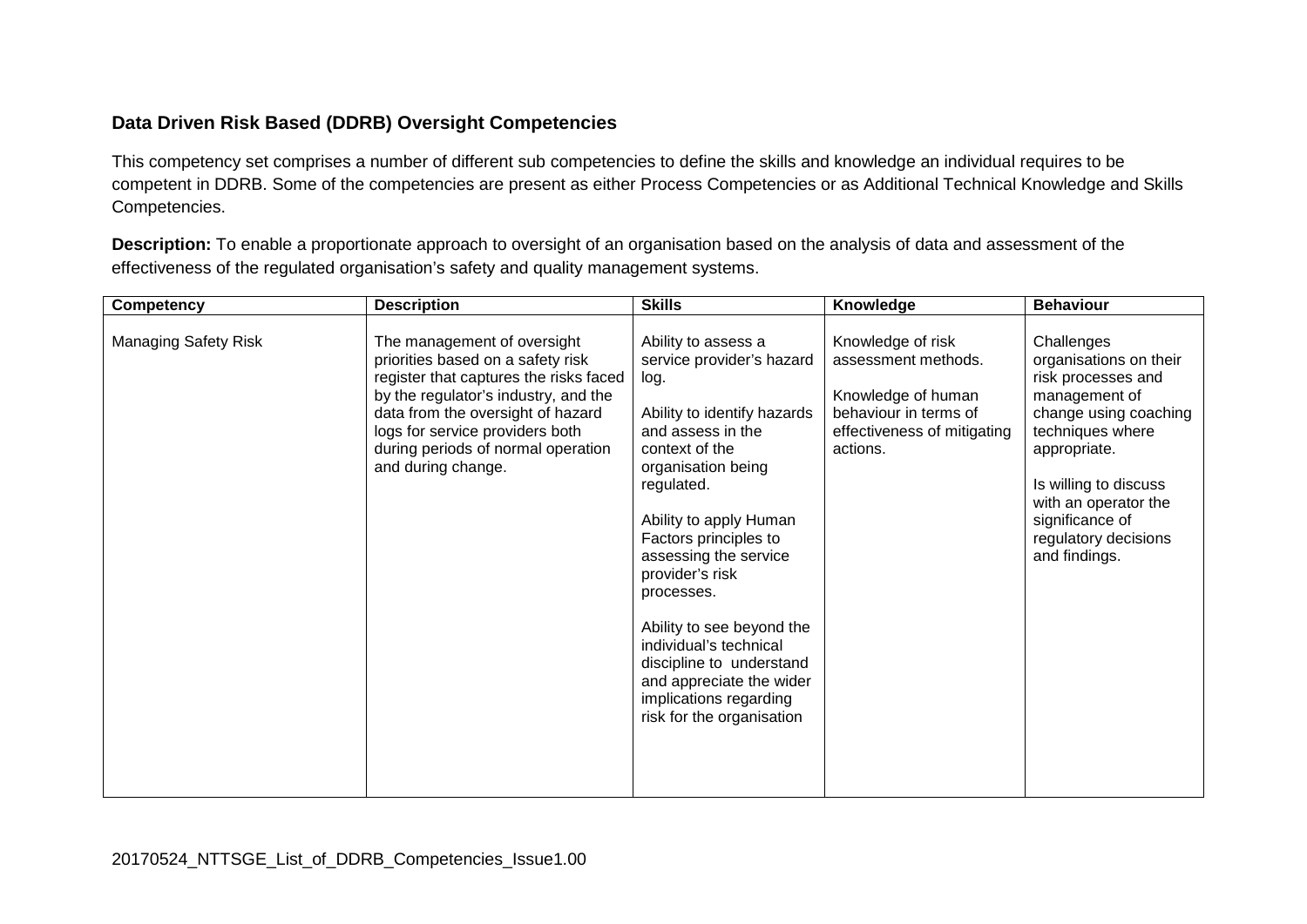| <b>Competency</b>             | <b>Description</b>                                                                                                                                 | <b>Skills</b>                                                                                                                                                                                                                                                                                                                                                                                                                                                      | Knowledge                                                                                                                                                                                                                                            | <b>Behaviour</b>                                                                                                                                                   |
|-------------------------------|----------------------------------------------------------------------------------------------------------------------------------------------------|--------------------------------------------------------------------------------------------------------------------------------------------------------------------------------------------------------------------------------------------------------------------------------------------------------------------------------------------------------------------------------------------------------------------------------------------------------------------|------------------------------------------------------------------------------------------------------------------------------------------------------------------------------------------------------------------------------------------------------|--------------------------------------------------------------------------------------------------------------------------------------------------------------------|
| Assessing Change              | The evaluation of change through<br>safety assessment in order to be<br>able to make a regulatory decision<br>about the acceptability of the case. | Ability to make a<br>regulatory decision<br>regarding a submitted<br>safety assessment. In<br>particular where an<br>alternative means to<br>achieve an acceptable<br>level of safety is<br>proposed or the<br>submission is to manage<br>risks as low as<br>reasonably acceptable,<br>especially where full<br>compliance with a<br>specific OTAR<br>requirement cannot be<br>achieved.<br>Ability to clearly record<br>rationale behind any<br>conclusions made. | Understanding of when a<br>safety assessment should<br>be conducted.<br>Understanding of the<br>scope of and elements<br>that should be included in<br>a safety assessment as<br>well as the scale required.                                         | Where appropriate, is<br>able to use appropriate<br>questions to challenge<br>the organisation<br>submitting the safety<br>assessment.                             |
| Managing Data and Information | The capability to recognise, obtain<br>and seek significant data and be<br>able to analyse and make decisions<br>on levels of oversight required.  | Ability to analyse,<br>critique and interpret<br>data to identify trends,<br>and any underlying<br>issues/potential weak<br>areas of safety<br>performance within an<br>organisations operations<br>Ability to clearly present<br>conclusions, their basis<br>and seek further data<br>from Service Providers to<br>validate these.                                                                                                                                | Understanding of the data<br>required in order to be<br>able to conduct<br>performance based<br>oversight.<br>Awareness of limitations<br>of data, analysis and<br>issues with collection.<br>Awareness of alternative<br>sources of available data. | Encourages service<br>providers to collate and<br>provide data for their<br>own risk assessment<br>processes and<br>promotes the tangible<br>benefits of doing do. |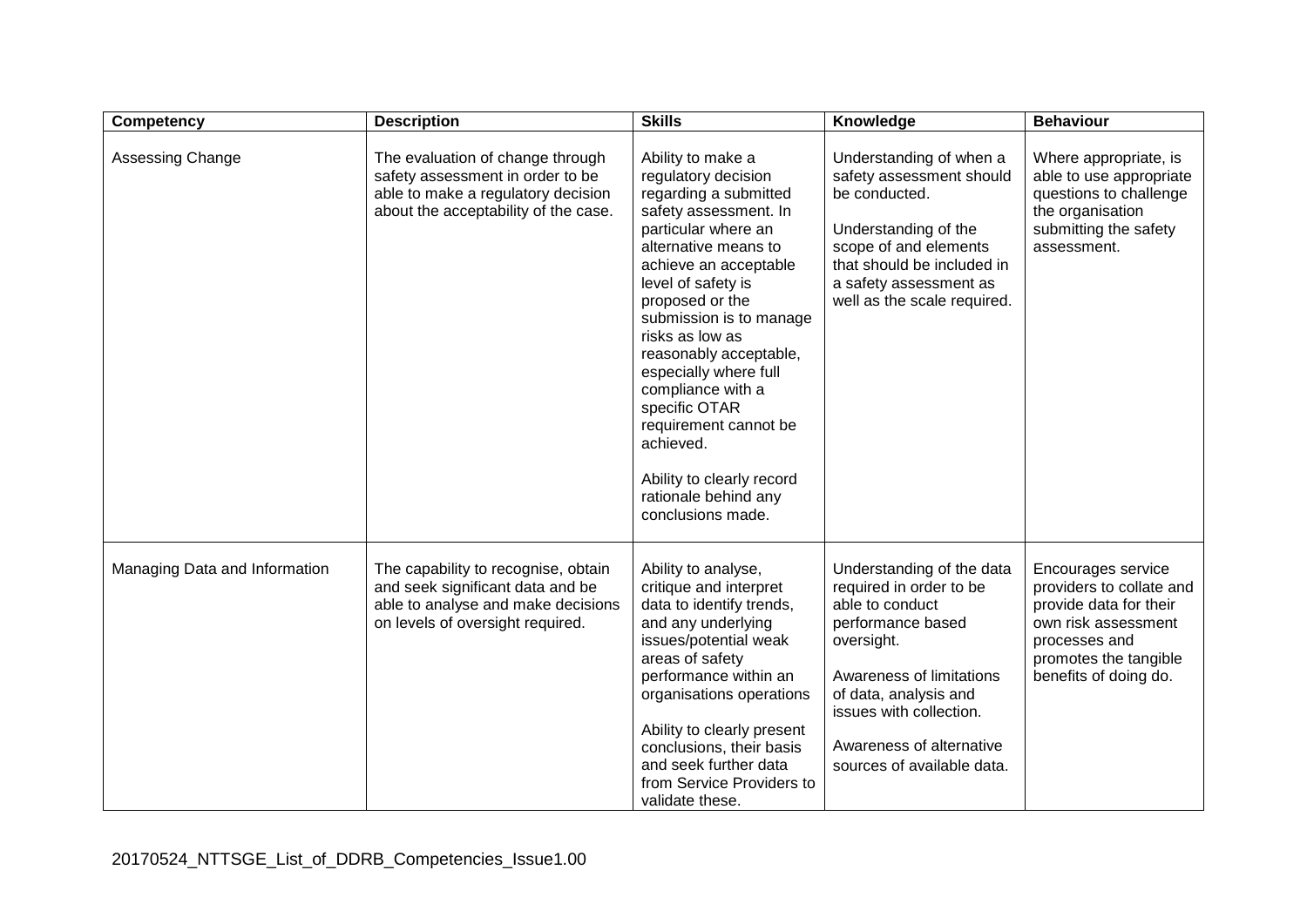| Competency                                                               | <b>Description</b>                                                                                                                                                                                            | <b>Skills</b>                                                                                                                                                                                                                                                                               | Knowledge                                                                                                                                                                                                                                                                                       | <b>Behaviour</b>                                                                                                                                                                                                     |
|--------------------------------------------------------------------------|---------------------------------------------------------------------------------------------------------------------------------------------------------------------------------------------------------------|---------------------------------------------------------------------------------------------------------------------------------------------------------------------------------------------------------------------------------------------------------------------------------------------|-------------------------------------------------------------------------------------------------------------------------------------------------------------------------------------------------------------------------------------------------------------------------------------------------|----------------------------------------------------------------------------------------------------------------------------------------------------------------------------------------------------------------------|
|                                                                          |                                                                                                                                                                                                               | Ability to evaluate<br>subjective data.                                                                                                                                                                                                                                                     |                                                                                                                                                                                                                                                                                                 |                                                                                                                                                                                                                      |
| Coaching                                                                 | The use of coaching techniques to<br>elicit ideas and solutions from<br>service providers                                                                                                                     | Ability to use coaching<br>questions to seek safety<br>performance<br>improvements with<br>industry and encourage<br>ownership of solutions.                                                                                                                                                | Understanding of the<br>theory and processes<br>involved in coaching.                                                                                                                                                                                                                           | Uses coaching<br>questions in routine<br>oversight.                                                                                                                                                                  |
| Setting Safety Objectives and<br>Safety Performance Indicators<br>(SPIs) | The assessment of safety objectives<br>and SPIs as set by the regulator's<br>regulated service providers.                                                                                                     | Ability to bring together<br>the knowledge of the<br>operator with the<br>principles of monitoring<br>safety.<br>Ability to link objectives<br>to risks and indicators.<br>Can identify and clearly<br>describe why an<br>objective and indicator is<br>poorly created and<br>unmanageable. | Understanding of what<br>constitutes safety<br>objectives and SPIs.<br>Understanding of how<br>hazards, risks, objectives<br>and indicators are linked<br>and why they are used.<br>Awareness of common<br>mistakes<br>Understanding of what<br>dictates the lifespan of a<br>safety objective. | Regularly reviews<br>safety objectives, SPIs<br>and safety<br>performance with<br>Service Providers.<br><b>Challenges Service</b><br>Provider when these<br>are not up to date and<br>seeks the reasons for<br>this. |
| Applying systems, tools and<br>processes                                 | The identification and justification of<br>a DDRB approach to regulating<br>service providers using data derived<br>from evidence within Service<br>Providers and regulator's systems,<br>tools and processes | Ability to accurately<br>record information and<br>follows processes.<br>Have regulatory<br>expertise in an                                                                                                                                                                                 | Knowledge of how to<br>harness data and<br>evidence from service<br>provider and regulator<br>systems, tools and<br>processes to drive future                                                                                                                                                   | Uses and optimises<br>regulatory systems to<br>ensure that the<br>regulator has sufficient<br>information to be able<br>to make DDRB based                                                                           |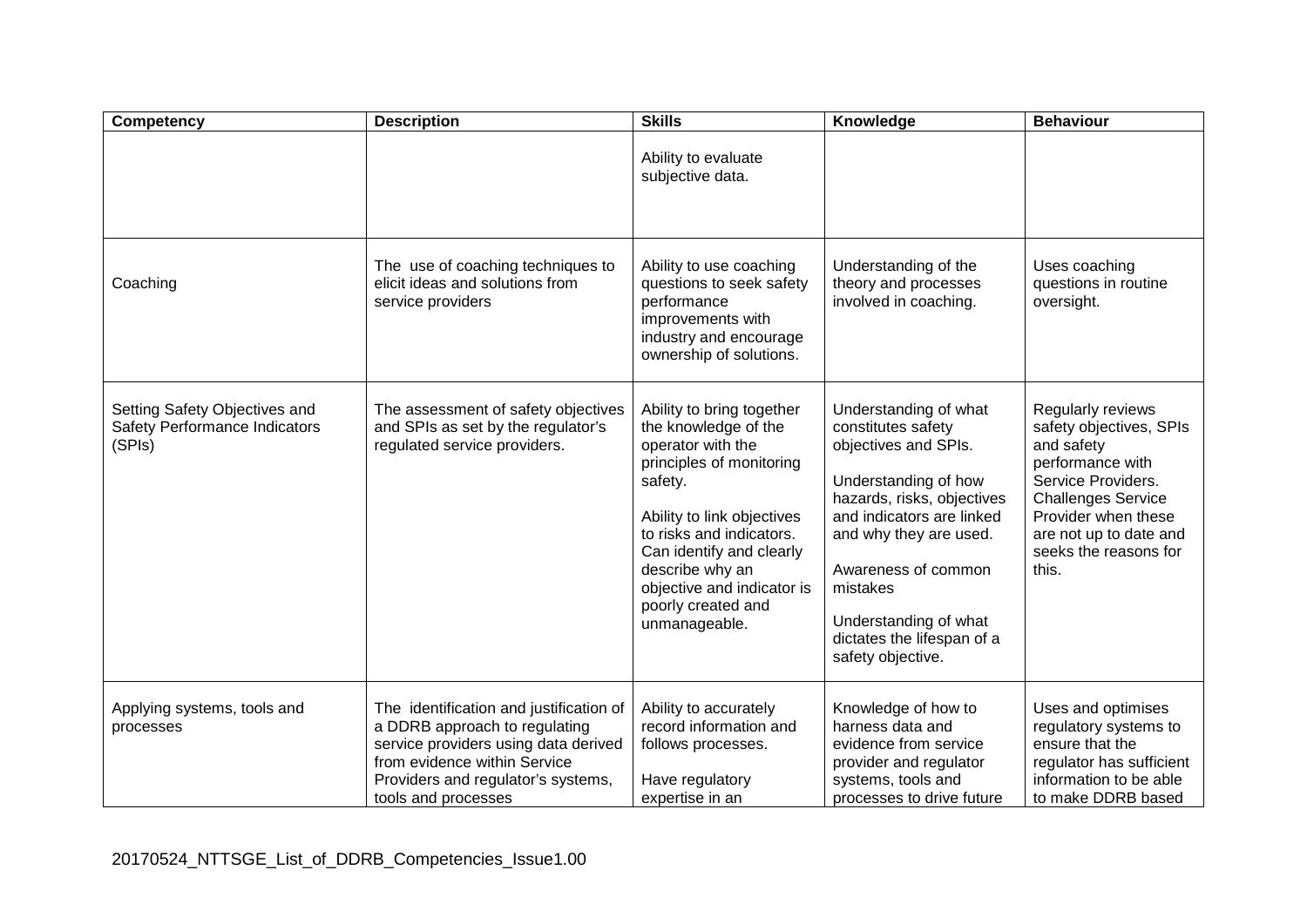| Competency                       | <b>Description</b>                                                                                                              | <b>Skills</b>                                                                                                                                                                                                                                                                                                                                                                                                                                                                                                              | Knowledge                                                                                                                                                                                                                   | <b>Behaviour</b>                                                                                                                                                                                                             |
|----------------------------------|---------------------------------------------------------------------------------------------------------------------------------|----------------------------------------------------------------------------------------------------------------------------------------------------------------------------------------------------------------------------------------------------------------------------------------------------------------------------------------------------------------------------------------------------------------------------------------------------------------------------------------------------------------------------|-----------------------------------------------------------------------------------------------------------------------------------------------------------------------------------------------------------------------------|------------------------------------------------------------------------------------------------------------------------------------------------------------------------------------------------------------------------------|
|                                  |                                                                                                                                 | operational specialism,<br>whilst able to engage<br>with other operational<br>disciplines in building a<br>comprehensive cross<br>discipline risk picture<br>Ability to take best safety<br>performance practice<br>from one operational<br>technical discipline,<br>adapting and<br>implementing into<br>another operational<br>technical discipline.<br>Ability to know when to<br>engage and seek<br>support, collaboratively<br>driving good DDRB<br>outcomes.<br>Ability to collect, record<br>and share information. | <b>DDRB</b> oversight.<br>Understanding of how to<br>focus, coordinate and plan<br>risk mitigations across<br>disciplines.                                                                                                  | regulatory decisions.<br>Seeks to engage<br>support from<br>colleagues and work<br>collaboratively in order<br>to drive good DDRB<br>outcomes.                                                                               |
| Assessing Organisational Culture | The application of an analytical<br>approach to assess whether an<br>organisation has positive leadership<br>and a Just Culture | Ability to question and<br>challenge an<br>organisation on their<br>methods of dealing with<br>incidents and accidents.<br>Ability and confidence to<br>seek and challenge a<br>service provider's<br>application of Just<br>Culture throughout its                                                                                                                                                                                                                                                                        | Understanding of the<br>processes to apply to<br>assess how an<br>incident/accident has<br>been dealt with.<br>Understanding of the<br>reasons behind Just<br>Culture.<br>Understanding of the<br>foundations to building a | Seeks opportunities to<br>promote the benefits<br>and logic of a Just<br>Culture.<br>Confidently challenges<br>and reasons with an<br>Accountable Manager<br>where issues of lack of<br>leadership or Just<br>Culture exist. |